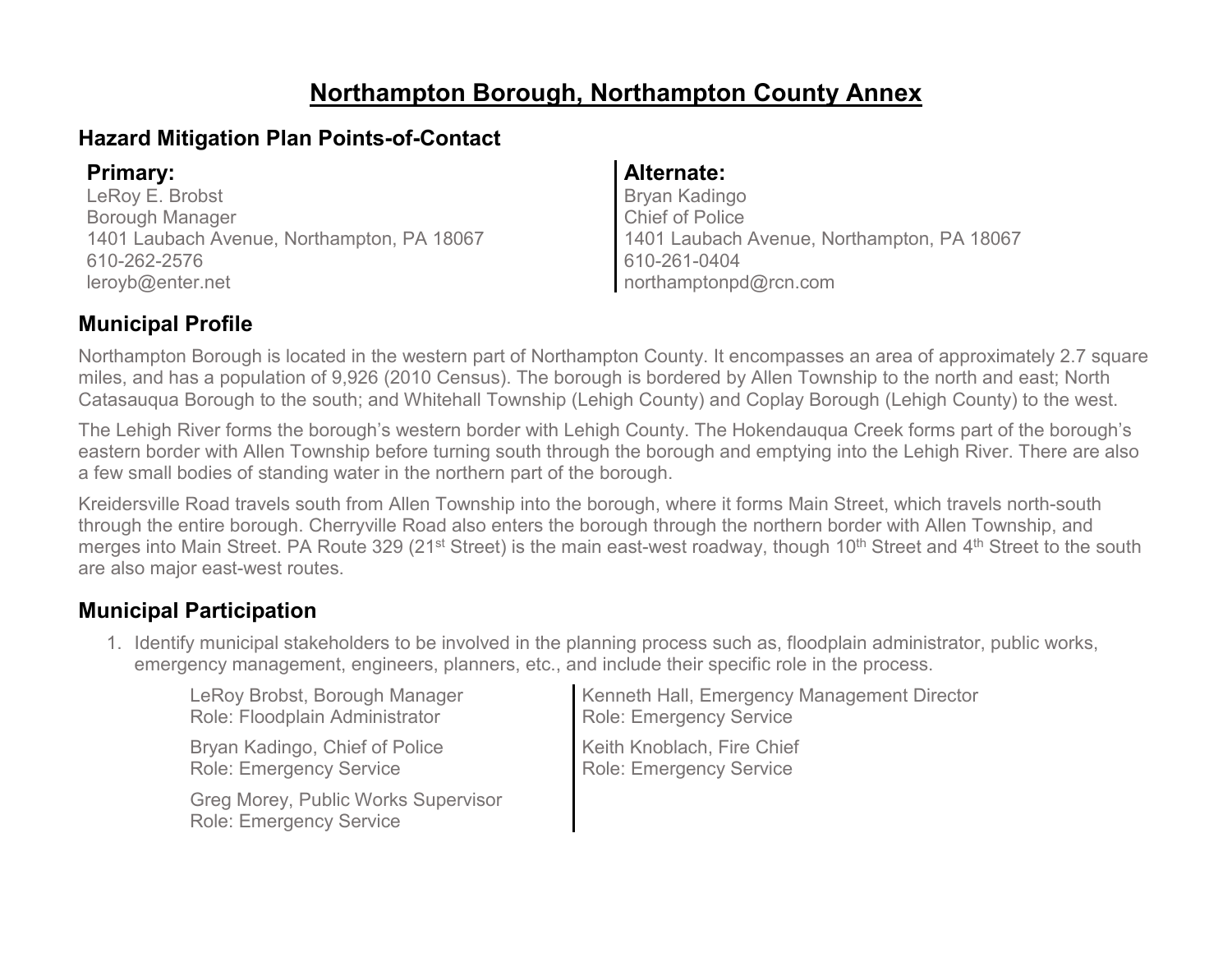#### **Municipal Participation –** *continued*

2. Identify community stakeholders such as; neighborhood groups, religious groups, major employers / businesses, etc., that will be informed and / or involved in the planning process and describe how they will be involved.

Volunteer Fire Department and Fire Police – continuing training sessions.

3. Describe how the public **will be engaged** in the current planning process examples, newsletters, social media, etc., **and how they were engaged** since the 2013 Hazard Mitigation Plan.

Information is available on our website – www.northamptonboro.com – and contact information is updated and available.

#### **Compliance with the National Flood Insurance Program (NFIP)**

| <b>Topic</b>                                                                                                                                      | Identify source of information, if<br>different from the one listed.  | <b>Additional Comments</b>                                                            |
|---------------------------------------------------------------------------------------------------------------------------------------------------|-----------------------------------------------------------------------|---------------------------------------------------------------------------------------|
| <b>1. Staff Resources</b>                                                                                                                         |                                                                       |                                                                                       |
| Is the Community Floodplain Administrator (FPA) or NFIP Coordinator certified?                                                                    | <b>Community FPA</b>                                                  | Yes                                                                                   |
| Is floodplain management an auxiliary function?                                                                                                   | <b>Community FPA</b>                                                  | Auxiliary?                                                                            |
| Provide an explanation of NFIP administration services (e.g., permit review, GGIS,<br>education or outreach, inspections, engineering capability) | <b>Community FPA</b>                                                  | All permits issued in a floodplain are<br>subject to the floodplain ordinance.        |
| What are the barriers to running an effective NFIP program in the community, if any?                                                              | <b>Community FPA</b>                                                  | None                                                                                  |
| 2. Compliance History                                                                                                                             |                                                                       |                                                                                       |
| Is the community in good standing with the NFIP?                                                                                                  | State NFIP Coordinator, FEMA NFIP<br>Specialist, or community records | Yes                                                                                   |
| Are there any outstanding compliance issues (i.e., current violations)?                                                                           |                                                                       | No                                                                                    |
| When was the most recent Community Assistance Visits (CAV) or Community<br>Assistance Contact (CAC)?                                              |                                                                       | Unknown                                                                               |
| Is a CAV or CAC scheduled or needed?                                                                                                              |                                                                       | No                                                                                    |
| 3. Regulation                                                                                                                                     |                                                                       |                                                                                       |
| When did the community enter the NFIP?                                                                                                            | <b>NFIP Community Status Book</b>                                     | 2014                                                                                  |
| Are the Flood Insurance Rate Maps (FIRMs) digital or paper?<br>How are residents assisted with mapping?                                           | <b>Community FPA</b>                                                  | Paper / Internet - assistance<br>administered personally                              |
| Do floodplain regulations meet or exceed FEMA or State minimum requirements?<br>If so, in what ways?                                              | <b>Community FPA</b>                                                  | Meets FEMA needs                                                                      |
| Describe the permitting process                                                                                                                   | Community FPA, State, FEMA NFIP                                       | The Floodplain Administrator<br>reviews any permit applications in<br>the floodplain. |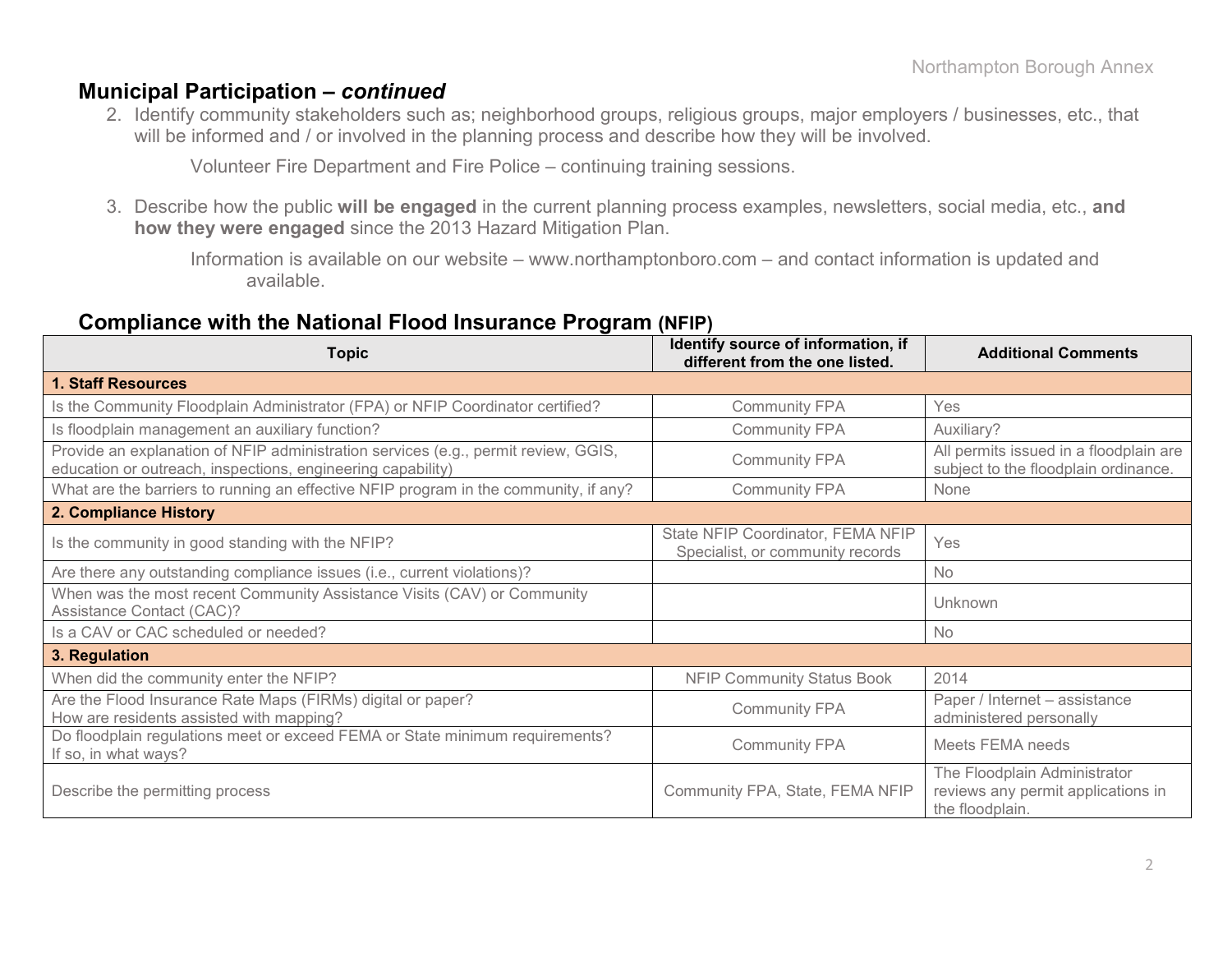Northampton Borough Annex

#### **Compliance with the National Flood Insurance Program (NFIP) –** *continued*

| <b>Topic</b>                                                                                                                                     | Identify source of information, if<br>different from the one listed.     | <b>Additional Comments</b> |
|--------------------------------------------------------------------------------------------------------------------------------------------------|--------------------------------------------------------------------------|----------------------------|
| <b>4. Insurance Summary</b>                                                                                                                      |                                                                          |                            |
| How many NFIP policies are in the community?<br>What is the total premium and coverage?                                                          | State NFIP Coordinator or<br><b>FEMA NFIP Specialist</b>                 | Unknown                    |
| How many claims have been paid in the community? What is the total amount of<br>paid claims? How many substantial damage claims have there been? | FEMA NFIP or<br><b>Insurance Specialist</b>                              | Unknown                    |
| How many structures are exposed to flood risk within the community?                                                                              | <b>Community FPA or GIS Analyst</b>                                      | Unknown                    |
| Describe any areas of flood risk with limited NFIP policy coverage                                                                               | Community FPA or<br><b>FEMA Insurance Specialist</b>                     | Unknown                    |
| 5. Community Rating System (CRS)                                                                                                                 |                                                                          |                            |
| Does the community participate in CRS?                                                                                                           | Community FPA, State, or FEMA NFIP                                       | No                         |
| If so, what is the community's CRS Class Ranking?                                                                                                | Flood Insurance Manual<br>(http://www.fema.gov/floodinsurancemanual.gov) |                            |
| What categories and activities provide CRS points and how can the Class be<br>improved?                                                          |                                                                          |                            |
| Does the plan include CRS planning requirements?                                                                                                 | Community FPA, FEMA CRS<br>Coordinator, or ISO representative            |                            |

### **Community Assets**

Community assets are defined to include anything that is important to the character as well as the function of a community, and can be described in four categories, they are; people, economy, natural environment and built environment. Please identify the community assets and location under each category.

- **1. People**
	- Concentrations of vulnerable populations such as the elderly, physically or mentally disabled, non-English speaking, and the medically or chemically dependent.

Five locations on East 21<sup>st</sup> Street, Lincoln Avenue, Newport Avenue, Main Street and Washington Avenue.

 Types of visiting populations where large numbers of people are concentrated such as visitors for special events and students.

Northampton Area School District Siegfried Elementary School Northampton Area School District Middle School Northampton Memorial Community Center Franklin Elementary School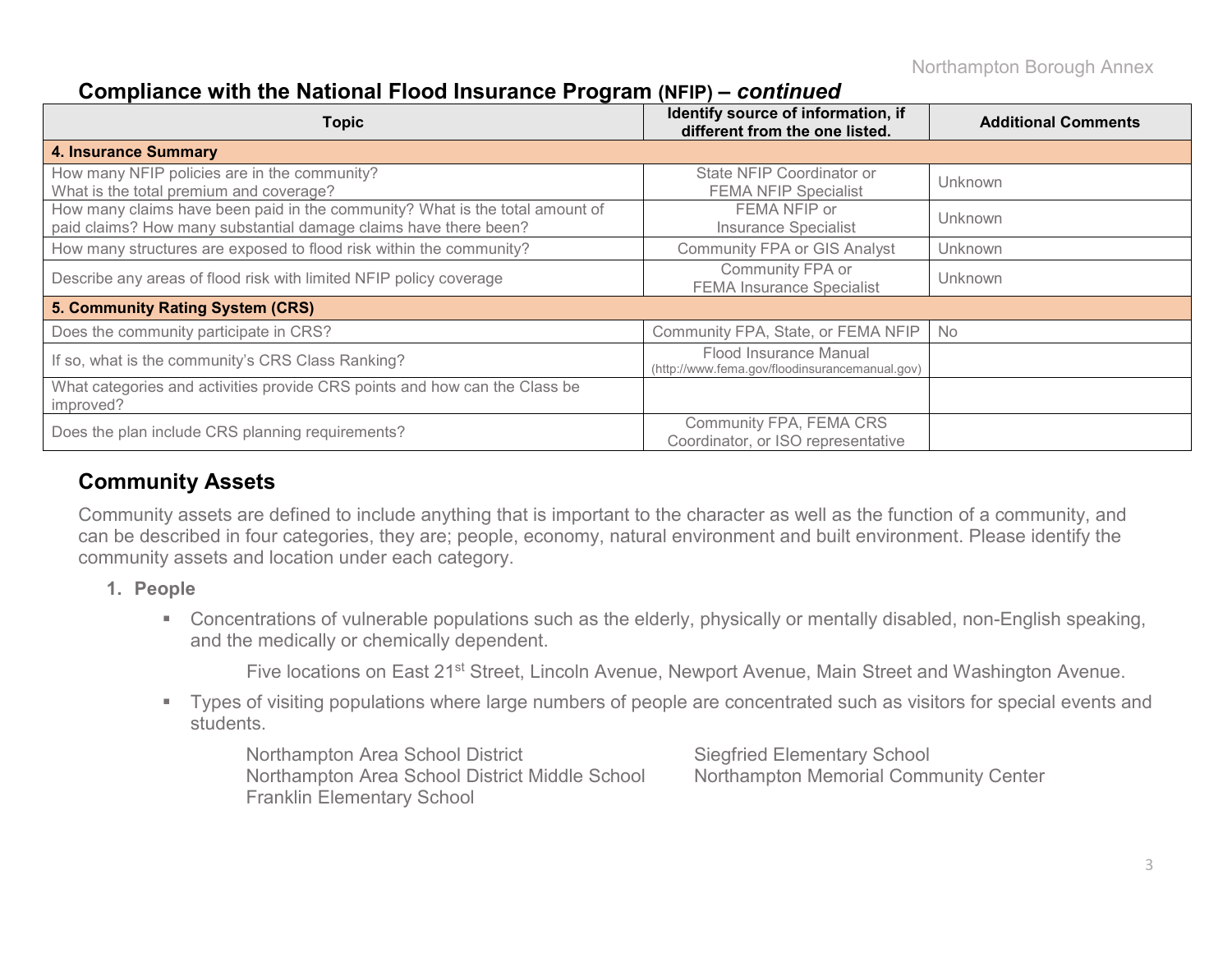#### **Community Assets –** *continued*

#### **2. Economy**

Major employers, primary economic sectors such as agriculture and commercial centers where losses would have a severe impact on the community.

Any of the schools located within the Borough Cherry Square Shopping Center Nazareth Pallet

#### **3. Natural Environment**

Those areas / features that can provide protective functions that reduce the magnitude of hazard events such as, wetlands or riparian areas, and other environmental features important to protect.

#### **4. Built Environment**

 Existing structures such as, concentrations of buildings that may be more vulnerable to hazards based on location, age, construction type and / or condition of use.

The former uptown shopping district

**Infrastructure systems such as water and wastewater facilities, power utilities, transportation systems,** communication systems, energy pipelines and storage.

All have been adequately maintained.

 High potential loss facilities such as, dams, locations that house hazardous materials, military and / or civilian defense installations.

N/A

 Critical facilities such as, hospitals, medical facilities, police and fires stations, emergency operations centers, shelters, schools and airports / heliports.

Police Station / Emergency Operations Fire Station Schools previously listed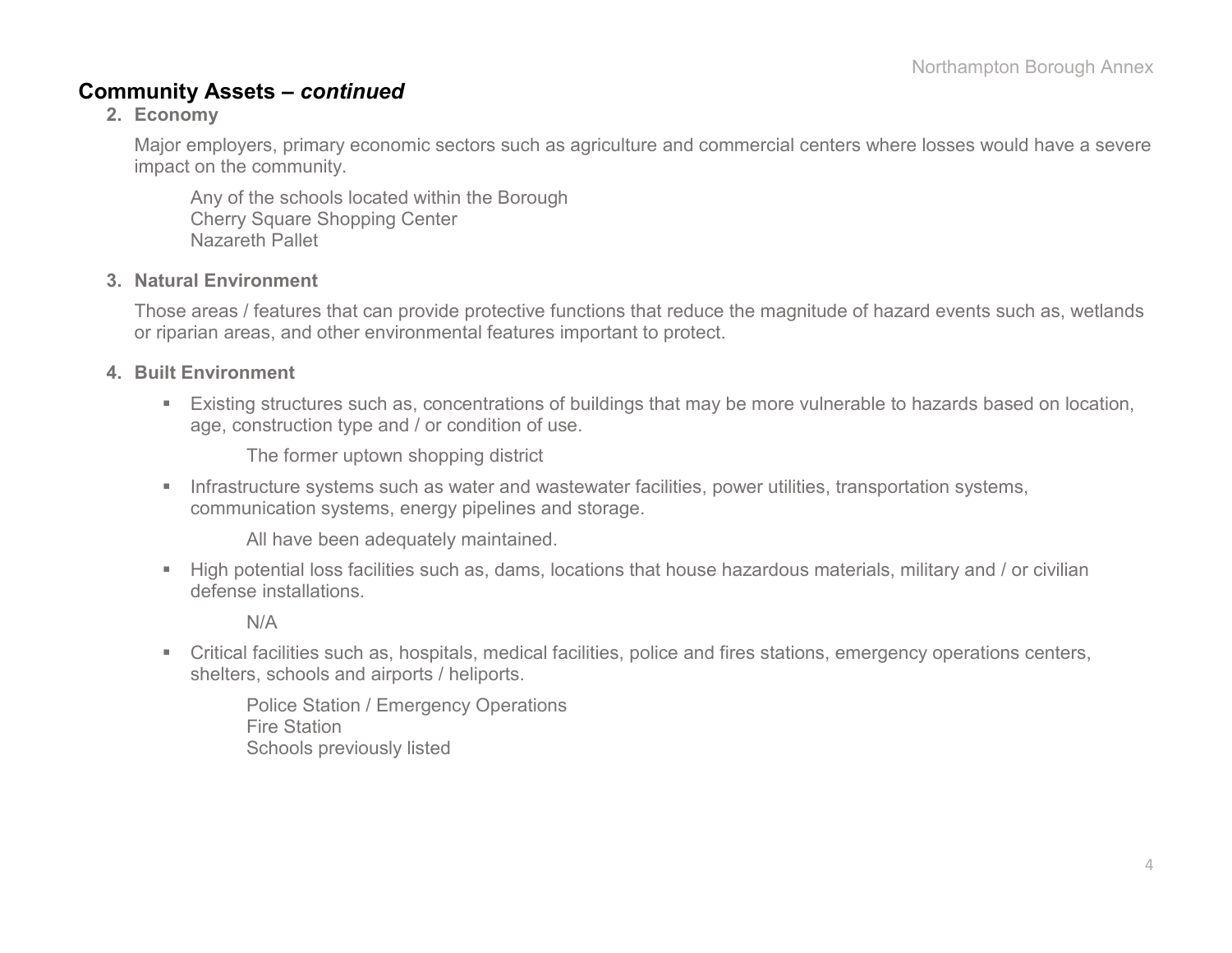## **Community Assets –** *continued*

Cultural / historical resources such as, museums, parks, stadiums, etc.

Atlas Cement Museum<br>
4<sup>th</sup> Street Park<br>
2<sup>th</sup> Street Park<br>
2011 4<sup>th</sup> Street Park<br>Municipal Park Canal Street Park

Northampton Area School District – Al Erdosy Stadium

### **Capability Assessment**

|            |                                                                                  | <b>Status</b>         |                                                       |                         |                                                     | <b>Effect on</b><br><b>Hazard Loss</b>                 |                                                               | <b>Has the 2013</b>                                                                              | How can                                                                    |                                      |
|------------|----------------------------------------------------------------------------------|-----------------------|-------------------------------------------------------|-------------------------|-----------------------------------------------------|--------------------------------------------------------|---------------------------------------------------------------|--------------------------------------------------------------------------------------------------|----------------------------------------------------------------------------|--------------------------------------|
| Capability | <b>Regulatory</b><br>$\checkmark$<br>$\checkmark$ Tools<br>$\checkmark$ Programs | Place<br>$\mathbf{a}$ | <b>Date</b><br><b>Adopted</b><br>or<br><b>Updated</b> | Development<br>Under    | Department /<br><b>Agency</b><br><b>Responsible</b> | <b>Reduction:</b><br>-Supports<br>-Neutral<br>-Hinders | <b>Change since</b><br>2013 Plan?<br>+ Positive<br>- Negative | Plan been<br>integrated<br>into the<br><b>Regulatory</b><br><b>Tool/Program</b><br>? If so, how? | these<br>capabilities<br>be expanded<br>and improved<br>to reduce<br>risk? | <b>Additional</b><br><b>Comments</b> |
|            | <b>Comprehensive Plan</b>                                                        | $\times$              | 9/2005                                                | $\overline{\mathsf{X}}$ | Planning<br>Commission                              | S                                                      | $+$                                                           |                                                                                                  |                                                                            |                                      |
|            | Capital Improvement Plan                                                         |                       |                                                       |                         |                                                     |                                                        |                                                               |                                                                                                  |                                                                            |                                      |
|            | Economic Development Plan                                                        |                       |                                                       |                         |                                                     |                                                        |                                                               |                                                                                                  |                                                                            |                                      |
| Regulatory | Continuity of Operations Plan                                                    |                       |                                                       |                         |                                                     |                                                        |                                                               |                                                                                                  |                                                                            |                                      |
|            | Stormwater Management Plan /<br>Ordinance                                        | $\times$              | 5/2007                                                | $\times$                | Borough<br>Manager                                  | S                                                      | $+$                                                           |                                                                                                  |                                                                            | Currently<br>under<br>development    |
| ಯ          | Open Space Management Plan<br>(or Parks/Rec., Greenways Plan)                    |                       |                                                       | $\times$                | Planning<br>Commission                              | S                                                      |                                                               |                                                                                                  |                                                                            |                                      |
|            | Natural Resource Protection Plan                                                 |                       |                                                       |                         |                                                     |                                                        |                                                               |                                                                                                  |                                                                            |                                      |
| Planning   | <b>Transportation Plan</b>                                                       |                       |                                                       |                         |                                                     |                                                        |                                                               |                                                                                                  |                                                                            |                                      |
|            | <b>Historic Preservation Plan</b>                                                |                       |                                                       |                         |                                                     |                                                        |                                                               |                                                                                                  |                                                                            |                                      |
| ÷          | Floodplain Management Plan                                                       | X                     | 6/2014                                                |                         | Floodplain<br>Administrator                         | S                                                      | $+$                                                           |                                                                                                  |                                                                            | Ordinance<br>#1193                   |
|            | <b>Farmland Preservation</b>                                                     |                       |                                                       |                         |                                                     |                                                        |                                                               |                                                                                                  |                                                                            |                                      |
|            | <b>Evacuation Plan</b>                                                           | $\times$              | 7/2011                                                |                         | Emergency<br>Management                             | S                                                      |                                                               |                                                                                                  |                                                                            |                                      |
|            | Disaster Recovery Plan                                                           | $\times$              | 7/2001                                                |                         | Emergency<br>Management                             | S                                                      |                                                               |                                                                                                  |                                                                            |                                      |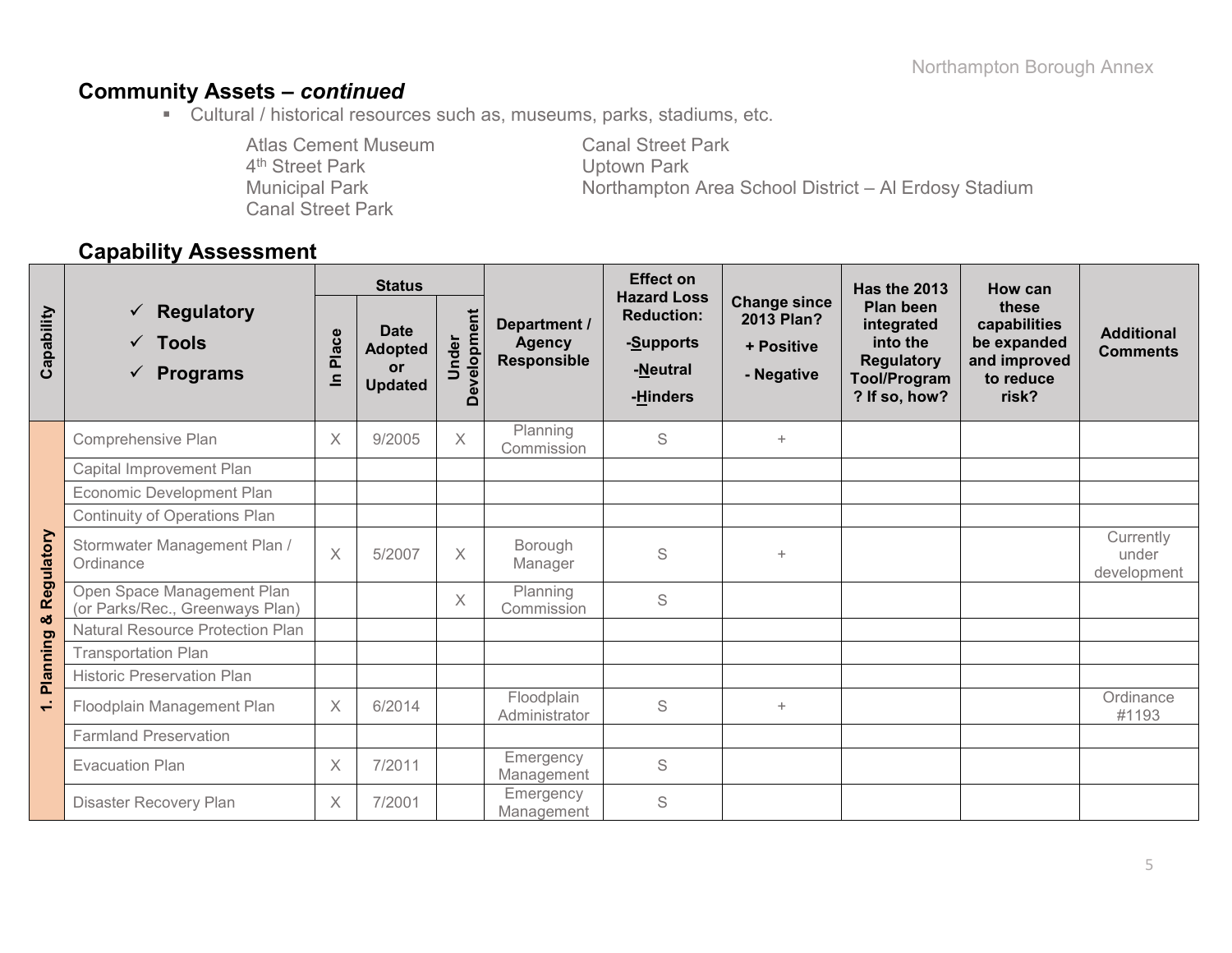|                    |                                                                        |            | <b>Status</b>                                         |                      |                                                     | <b>Effect on</b>                                                             |                                                               | <b>Has the 2013</b>                                                                              | How can                                                                    |                                      |
|--------------------|------------------------------------------------------------------------|------------|-------------------------------------------------------|----------------------|-----------------------------------------------------|------------------------------------------------------------------------------|---------------------------------------------------------------|--------------------------------------------------------------------------------------------------|----------------------------------------------------------------------------|--------------------------------------|
| Capability         | $\checkmark$ Regulatory<br>$\checkmark$ Tools<br>$\checkmark$ Programs | Place<br>≘ | <b>Date</b><br><b>Adopted</b><br>or<br><b>Updated</b> | Under<br>Development | Department /<br><b>Agency</b><br><b>Responsible</b> | <b>Hazard Loss</b><br><b>Reduction:</b><br>-Supports<br>-Neutral<br>-Hinders | <b>Change since</b><br>2013 Plan?<br>+ Positive<br>- Negative | Plan been<br>integrated<br>into the<br><b>Regulatory</b><br><b>Tool/Program</b><br>? If so, how? | these<br>capabilities<br>be expanded<br>and improved<br>to reduce<br>risk? | <b>Additional</b><br><b>Comments</b> |
|                    | <b>Hazard Mitigation Plan</b>                                          | X          | 2/2019                                                |                      |                                                     |                                                                              |                                                               | N/A                                                                                              |                                                                            |                                      |
| Regulatory         | <b>Emergency Operations Plan</b>                                       | $\times$   | 7/2011                                                |                      | Emergency<br>Management                             | S                                                                            |                                                               |                                                                                                  |                                                                            |                                      |
|                    | <b>Zoning Regulations</b>                                              | X          | 12/1999                                               |                      | Zoning Officer                                      | S                                                                            |                                                               |                                                                                                  |                                                                            |                                      |
|                    | <b>Floodplain Regulations</b>                                          |            |                                                       |                      |                                                     |                                                                              |                                                               |                                                                                                  |                                                                            |                                      |
| ಯ                  | <b>NFIP Participation</b>                                              | X          | 5/2001                                                |                      | Floodplain<br>Administrator                         | S                                                                            | $\ddot{}$                                                     |                                                                                                  |                                                                            |                                      |
| Planning<br>$\div$ | <b>Building Code</b>                                                   | X          | 6/2004                                                |                      | <b>Building</b><br>Inspector                        | S                                                                            | $\ddot{}$                                                     |                                                                                                  |                                                                            | Uniform<br>Construction<br>Code      |
|                    | Fire Code                                                              | $\times$   | 6/1993                                                |                      | Fire Chief                                          | S                                                                            |                                                               |                                                                                                  |                                                                            |                                      |
|                    | Other                                                                  |            |                                                       |                      |                                                     |                                                                              |                                                               |                                                                                                  |                                                                            |                                      |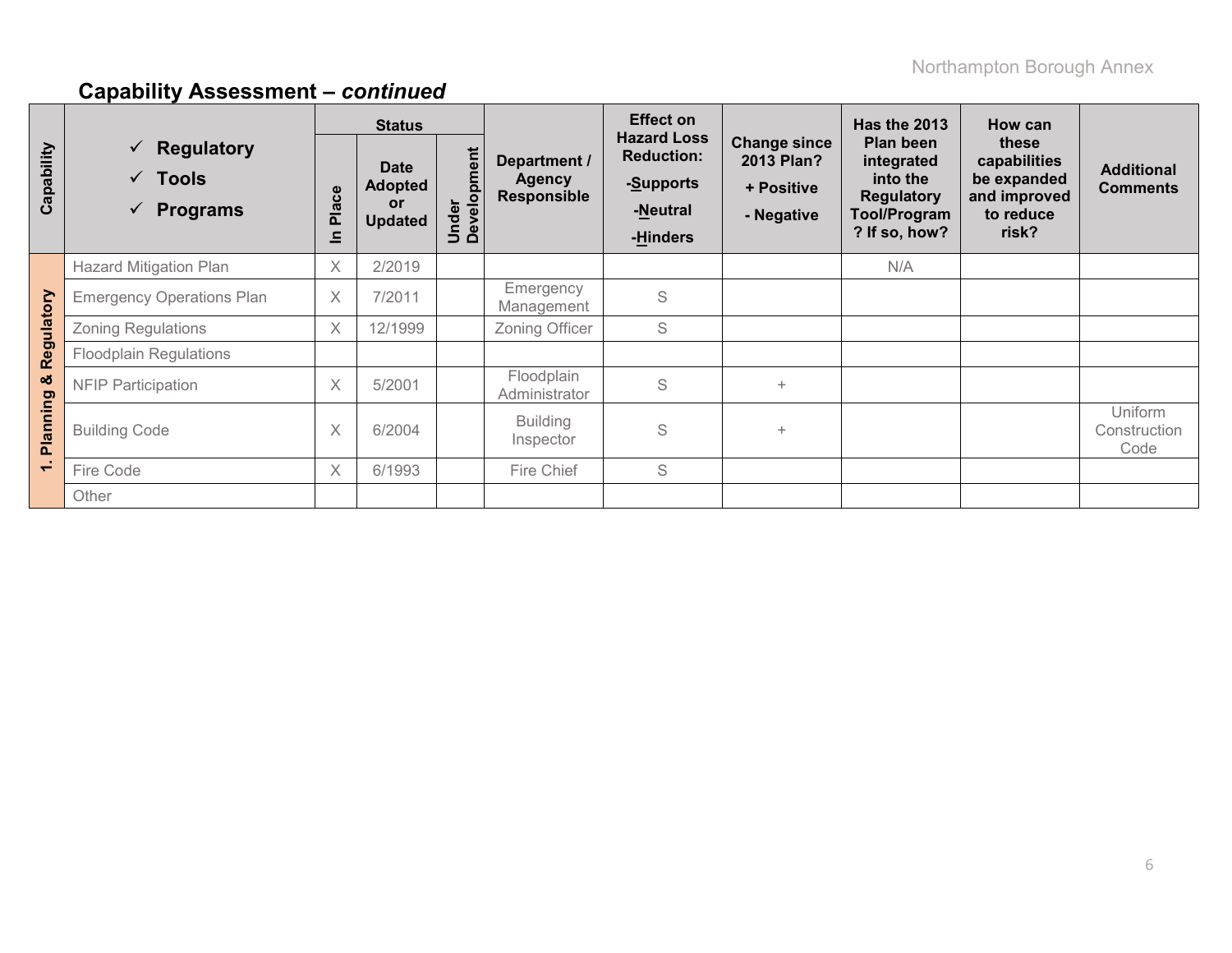| apability<br>ت | $\checkmark$ Staff<br><b>Personnel</b><br>$\checkmark$<br><b>Resources</b><br>$\checkmark$                                       | <b>Yes</b> | <b>No</b> | Department /<br><b>Agency</b> | Change<br><b>since 2013</b><br>Plan?<br>+ Positive<br>- Negative | How can these<br>capabilities be<br>expanded and<br>improved to<br>reduce risk? | <b>Additional</b><br><b>Comments</b> |
|----------------|----------------------------------------------------------------------------------------------------------------------------------|------------|-----------|-------------------------------|------------------------------------------------------------------|---------------------------------------------------------------------------------|--------------------------------------|
|                | Planners (with land use / land development knowledge)                                                                            | X          |           |                               |                                                                  |                                                                                 |                                      |
|                | Planners or engineers (with natural and / or human-caused hazards<br>knowledge)                                                  |            | X         |                               |                                                                  |                                                                                 |                                      |
| Technology     | Engineers or professionals trained in building and / or infrastructure<br>construction practices (including building inspectors) | X          |           | Zoning                        |                                                                  |                                                                                 |                                      |
|                | <b>Emergency Manager</b>                                                                                                         | $\times$   |           | Emergency<br>Manager          |                                                                  |                                                                                 |                                      |
| ఱ              | Floodplain administrator / manager                                                                                               | X          |           | Borough<br>Manager            |                                                                  |                                                                                 |                                      |
|                | Land surveyors                                                                                                                   |            | X         |                               |                                                                  |                                                                                 |                                      |
| Administrative | Staff familiar with the hazards of the community                                                                                 | X          |           | Public Works /<br>Police      |                                                                  |                                                                                 |                                      |
|                | Personnel skilled in Geographical Information Systems (GIS) and / or<br>FEMA's HAZUS program                                     |            | $\times$  |                               |                                                                  |                                                                                 |                                      |
| $\overline{N}$ | Grant writers or fiscal staff to handle large / complex grants                                                                   | $\times$   |           | Community<br>Planner          |                                                                  |                                                                                 |                                      |
|                | Other                                                                                                                            |            |           |                               |                                                                  |                                                                                 |                                      |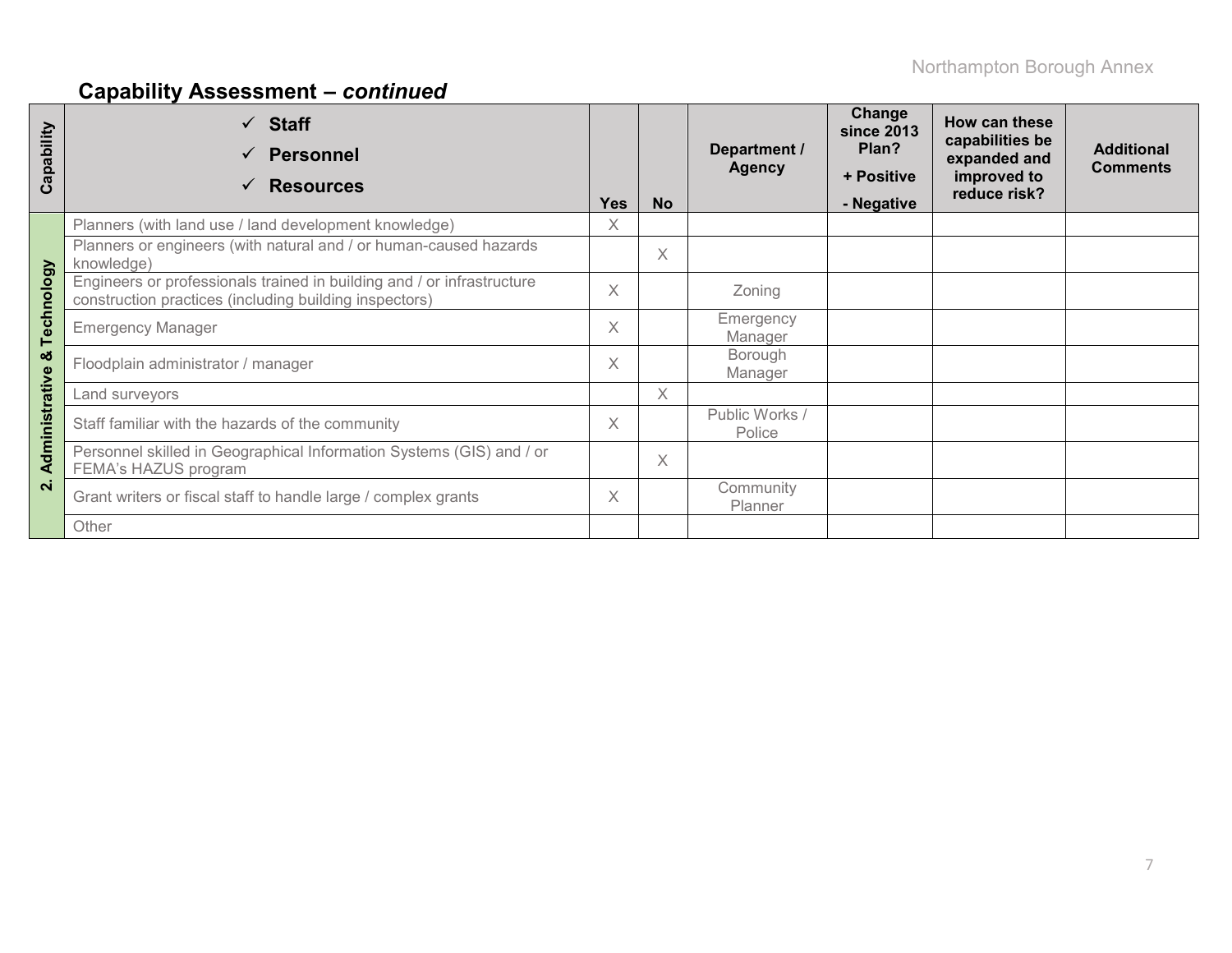| Capability                         |                                                         | <b>Yes</b> | <b>No</b> | Department /<br><b>Agency</b> | <b>Change since</b><br>2013 Plan?<br>+ Positive<br>- Negative | How can these<br>capabilities be<br>expanded and<br>improved to<br>reduce risk? | <b>Additional</b><br><b>Comments</b> |
|------------------------------------|---------------------------------------------------------|------------|-----------|-------------------------------|---------------------------------------------------------------|---------------------------------------------------------------------------------|--------------------------------------|
|                                    | Capital improvement programming                         |            | X         |                               |                                                               |                                                                                 |                                      |
| $\boldsymbol{\omega}$              | <b>Community Development Block Grants (CDBG)</b>        |            | X         |                               |                                                               |                                                                                 |                                      |
| $\epsilon$                         | Special purposes taxes                                  |            | X         |                               |                                                               |                                                                                 |                                      |
| $\boldsymbol{\omega}$              | Gas / Electricity utility fees                          |            | X         |                               |                                                               |                                                                                 |                                      |
| $\mathbf{R}^{\boldsymbol{\Theta}}$ | Water / Sewer fees                                      |            | X         |                               |                                                               |                                                                                 |                                      |
| Cial                               | Stormwater utility fees                                 |            | X         |                               |                                                               |                                                                                 |                                      |
| E<br>$\overline{\mathbf{a}}$       | Development impact fees                                 | X.         |           | Zoning                        |                                                               |                                                                                 |                                      |
| Ĕ                                  | General obligation, revenue, and / or special tax bonds |            | X         |                               |                                                               |                                                                                 |                                      |
| က                                  | Partnering arrangements or intergovernmental agreements |            | $\times$  |                               |                                                               |                                                                                 |                                      |
|                                    | Other                                                   |            |           |                               |                                                               |                                                                                 |                                      |

| Capability    | Program<br>$\checkmark$<br>Organization                                                                                                                           | <b>Yes</b> | <b>No</b> | Department /<br><b>Agency</b> | <b>Change since</b><br>2013 Plan?<br>+ Positive<br>- Negative | How can these<br>capabilities be<br>expanded and<br>improved to<br>reduce risk? | <b>Additional</b><br><b>Comments</b> |
|---------------|-------------------------------------------------------------------------------------------------------------------------------------------------------------------|------------|-----------|-------------------------------|---------------------------------------------------------------|---------------------------------------------------------------------------------|--------------------------------------|
|               | <b>Firewise Communities Certification</b>                                                                                                                         |            | X         |                               |                                                               |                                                                                 |                                      |
|               | <b>StormReady Certification</b>                                                                                                                                   |            | X         |                               |                                                               |                                                                                 |                                      |
|               | Natural disaster or safety-related school programs                                                                                                                |            | X         |                               |                                                               |                                                                                 |                                      |
| Outreach<br>ಯ | Ongoing public education or information programs such as,<br>responsible water use, fire safety, household preparedness, and<br>environmental education.          | $\times$   |           | Fire Department               |                                                               |                                                                                 | <b>Fire Prevention</b>               |
| Education     | Public-private partnership initiatives addressing disaster related<br>issues.                                                                                     |            | X         |                               |                                                               |                                                                                 |                                      |
| ÷             | Local citizen groups or non-profit organizations focused on<br>environmental protection, emergency preparedness, access and<br>functional needs populations, etc. | $\times$   |           | Fire Department               |                                                               |                                                                                 |                                      |
|               | Other                                                                                                                                                             |            |           |                               |                                                               |                                                                                 |                                      |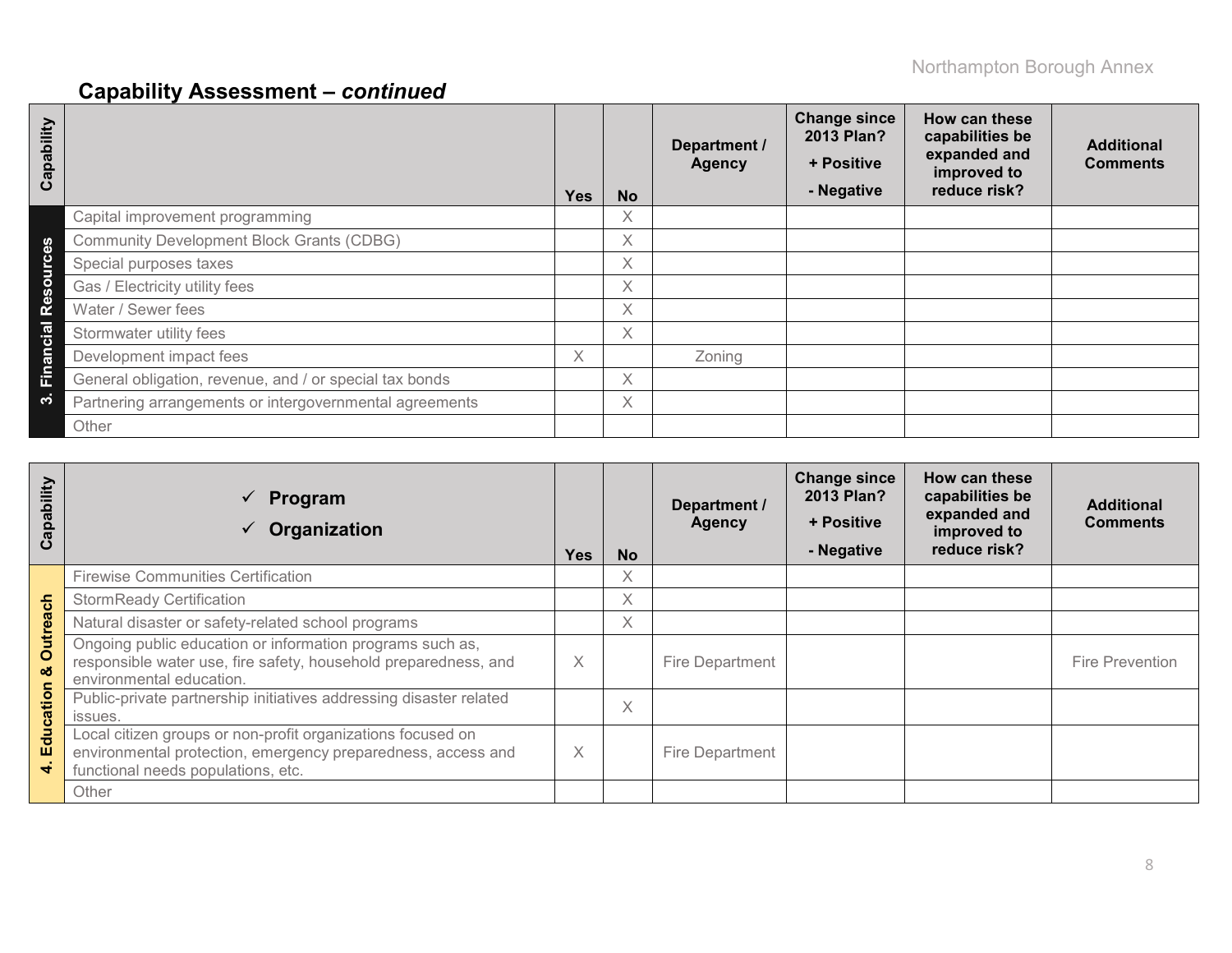| Capability                           |                               |         | <b>Degree of Capability</b> |      | Change since the 2013 Hazard<br><b>Mitigation Plan?</b> | <b>Additional Comments</b> |  |
|--------------------------------------|-------------------------------|---------|-----------------------------|------|---------------------------------------------------------|----------------------------|--|
|                                      |                               | Limited | <b>Moderate</b>             | High | If so, how?                                             |                            |  |
|                                      | Planning and Regulatory       |         |                             | Χ    |                                                         |                            |  |
| ment<br>Self                         | Administrative and Technical  |         | Χ                           |      |                                                         |                            |  |
| 5. Sel<br><b>SS</b> essr<br><b>S</b> | Financial                     |         |                             | ∧    |                                                         |                            |  |
| ∢                                    | <b>Education and Outreach</b> |         | X                           |      |                                                         |                            |  |

### **Known or Anticipated Future Development / Redevelopment**

| Development /<br><b>Property Name</b> | <b>Type of Development</b> | <b>Number of Structures</b> | Location                                 | <b>Known Hazard Zone</b> | <b>Description / Status</b> |
|---------------------------------------|----------------------------|-----------------------------|------------------------------------------|--------------------------|-----------------------------|
| <b>Willow Brook Farms</b>             | Residential                |                             | East of Howertown Road<br>@ Fuller Drive | <b>No</b>                |                             |
| <b>School House Apartments</b>        | Residential                | 1503 Main Street            |                                          | No                       |                             |
| <b>Windward Pass Apartments</b>       | Residential                |                             | 1796 Main Street                         | No                       |                             |

## **Natural & Non-Natural Event History Specific to Northampton Borough**

| Type of Event and Date(s)               | <b>FEMA Disaster #</b><br>(if applicable) | Local Damage(s) or Loss(es)                                                |
|-----------------------------------------|-------------------------------------------|----------------------------------------------------------------------------|
| Snow, January 2016                      | DR-4267-PA                                | Received \$18,752.23 from FEMA through PEMA                                |
| Pennsylvania COVID-19 Pandemic - 1/2020 | DR-4506-PA                                | Emergency Protective measures to combat COVID-19 Pandemic.                 |
| <b>Remnants of Hurricane Ida</b>        | <b>DR-4618-PA</b>                         | Assistance to eligible individuals and families affected by this disaster. |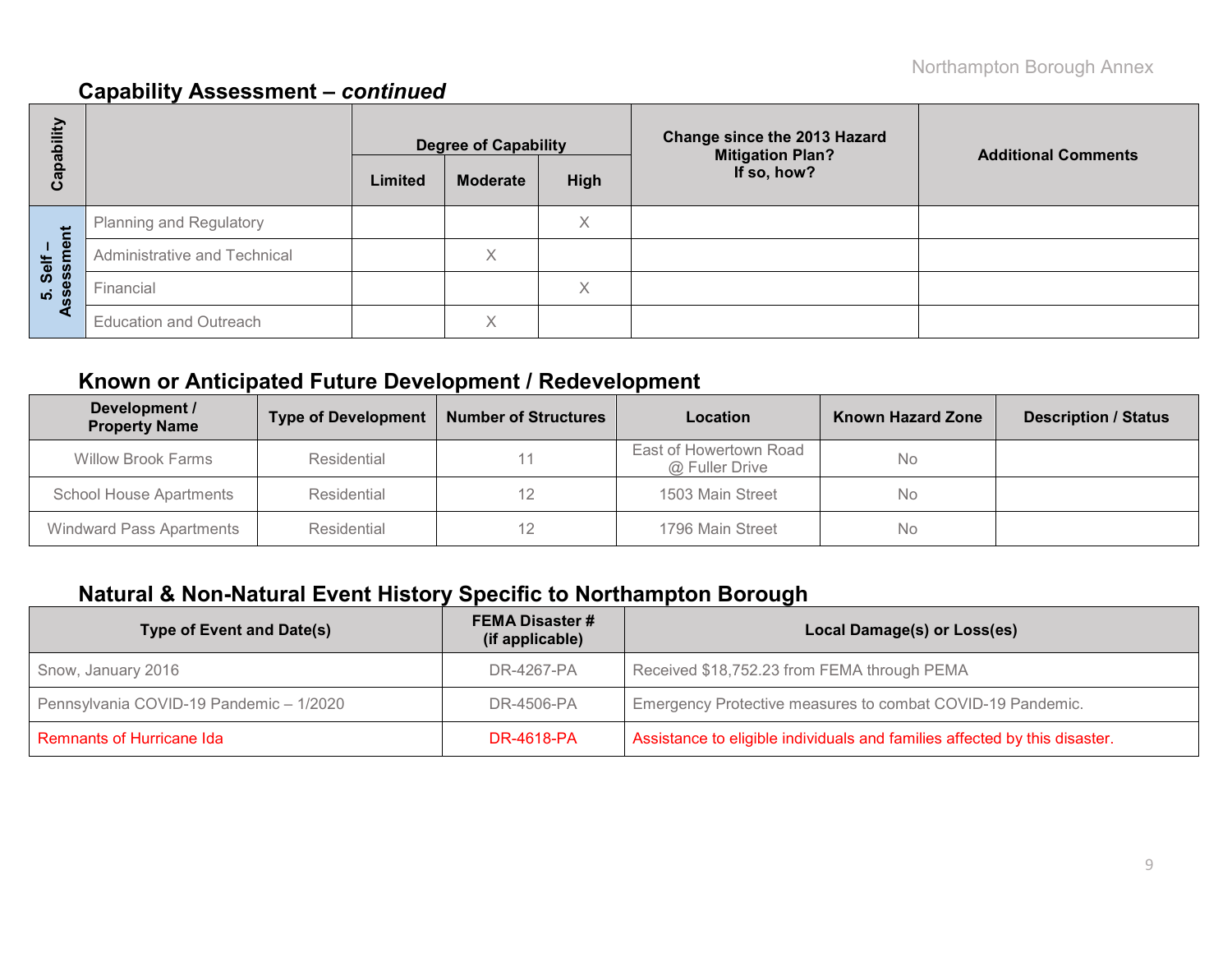# **2013 Municipal Action Plan Status**

|                         |                                                                                                                                                                                                                                                                                                                                                                                                                                                                                                                            |                        |                          | <b>Status</b> |           |              |                                                 |
|-------------------------|----------------------------------------------------------------------------------------------------------------------------------------------------------------------------------------------------------------------------------------------------------------------------------------------------------------------------------------------------------------------------------------------------------------------------------------------------------------------------------------------------------------------------|------------------------|--------------------------|---------------|-----------|--------------|-------------------------------------------------|
|                         | <b>Existing Mitigation Action</b><br>(from 2013 Hazard Mitigation Plan)                                                                                                                                                                                                                                                                                                                                                                                                                                                    | No Progress<br>Unknown | Progress<br>$\mathbf{a}$ | Continuous    | Completed | Discontinued | <b>Additional Comments</b>                      |
| 1                       | Streambank Stabilization - Lerchenmiller Drive to Main Street - Construct stream<br>bank stabilization improvements                                                                                                                                                                                                                                                                                                                                                                                                        |                        | $\times$                 |               |           |              | Will be part of MS4 program.                    |
| $\overline{2}$          | Work with Northampton County EMS to install backup power at the<br>Borough of Northampton Sewage Pump. This project is part of the Northampton<br>Countywide Generator Project, funded through 2008 LPDM.                                                                                                                                                                                                                                                                                                                  | $\times$               |                          |               |           |              |                                                 |
| 3                       | Retrofit structures located in hazard-prone areas to protect structures from future<br>damage, with repetitive loss and severe repetitive loss properties as priority.<br>Phase 1: Identify appropriate candidates for retrofitting based on cost-<br>effectiveness versus relocation.<br>Phase 2: Where retrofitting is determined to be a viable option, work with property<br>owners toward implementation of that action based on available funding from<br>FEMA and local match availability.                         |                        |                          | $\times$      |           |              | 2009 International Property<br>Maintenance Code |
| $\overline{\mathbf{4}}$ | Purchase, or relocate structures located in hazard- prone areas to protect<br>structures from future damage, with repetitive loss and severe repetitive loss<br>properties as priority.<br>Phase 1: Identify appropriate candidates for relocation based on cost-<br>effectiveness versus retrofitting.<br>Phase 2: Where relocation is determined to be a viable option, work with property<br>owners toward implementation of that action based on available funding from<br>FEMA and local match availability.          | X                      |                          |               |           |              |                                                 |
| 5                       | Maintain compliance with and good-standing in the NFIP including adoption and<br>enforcement of floodplain management requirements (e.g. regulating all new and<br>substantially improved construction in Special Hazard Flood Areas), floodplain<br>identification and mapping, and flood insurance outreach to the community.<br>Further, continue to meet and/or exceed the minimum NFIP standards and criteria<br>through the following NFIP- related continued compliance actions identified as<br>Initiatives below. |                        |                          | $\times$      |           |              |                                                 |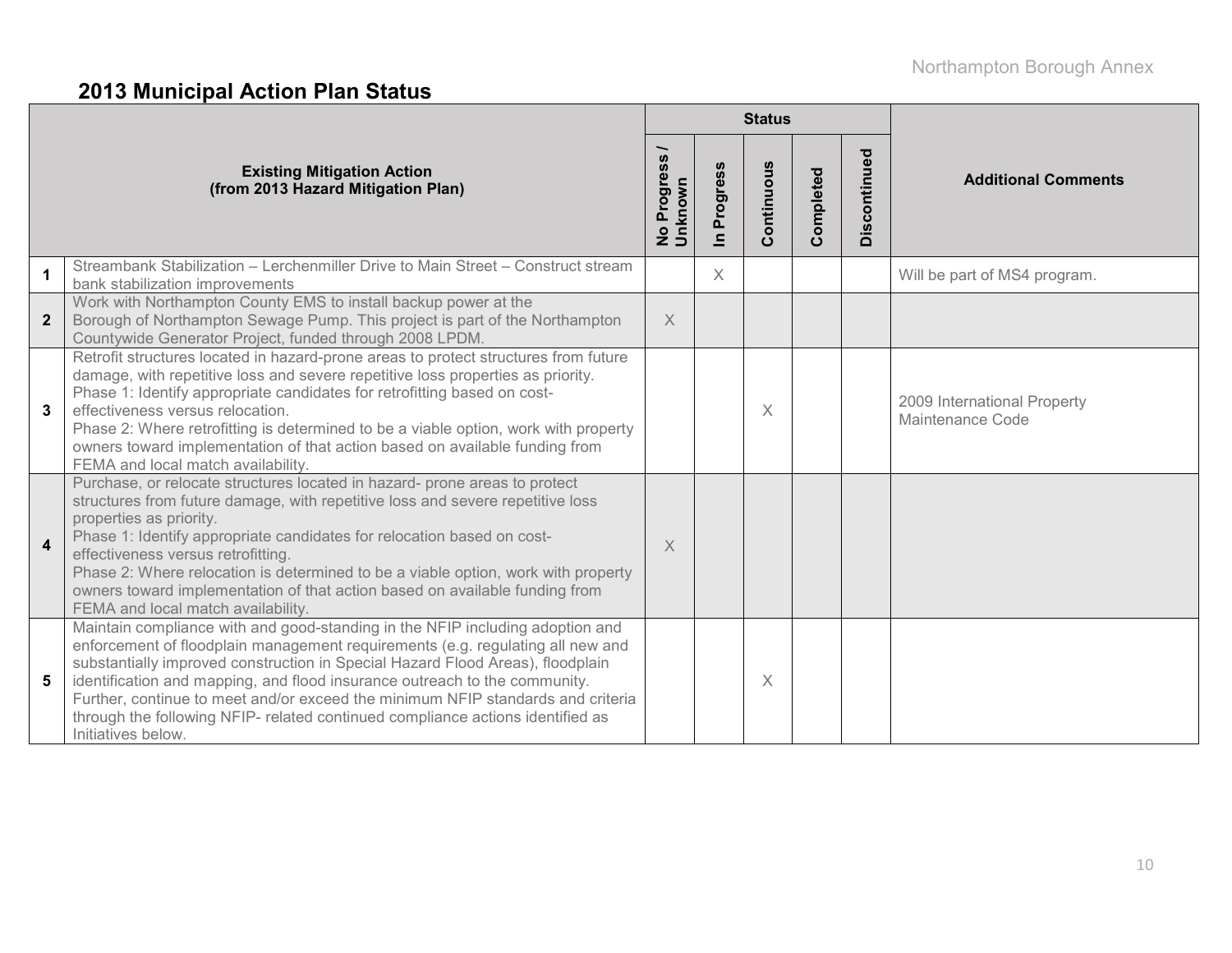# **2013 Municipal Action Plan Status –** *continued*

|                |                                                                                                                                                                                                                                                                                                                                                                                                                                                                                                                                                                                                                                                                                                                                                                                                                                                                                                                                                                                                                              |                        |                            | <b>Status</b> |           |              |                                              |  |
|----------------|------------------------------------------------------------------------------------------------------------------------------------------------------------------------------------------------------------------------------------------------------------------------------------------------------------------------------------------------------------------------------------------------------------------------------------------------------------------------------------------------------------------------------------------------------------------------------------------------------------------------------------------------------------------------------------------------------------------------------------------------------------------------------------------------------------------------------------------------------------------------------------------------------------------------------------------------------------------------------------------------------------------------------|------------------------|----------------------------|---------------|-----------|--------------|----------------------------------------------|--|
|                | <b>Existing Mitigation Action</b><br>(from 2013 Hazard Mitigation Plan)                                                                                                                                                                                                                                                                                                                                                                                                                                                                                                                                                                                                                                                                                                                                                                                                                                                                                                                                                      | No Progress<br>Unknown | Progress<br>$\overline{=}$ | Continuous    | Completed | Discontinued | <b>Additional Comments</b>                   |  |
| 6              | Conduct and facilitate community and public education for residents and<br>businesses to include, but not be limited to, the following to promote and effect<br>hazard risk reduction:<br>- Provide and maintain links to the HMP website, and regularly post notices on<br>the County/municipal homepage(s) referencing the HMP webpages.<br>- Prepare and distribute informational letters to flood vulnerable property owners<br>and neighborhood associations, explaining the availability of mitigation grant<br>funding to mitigate their properties, and instructing them on how they can learn<br>more and implement mitigation.<br>- Use email notification systems and newsletters to better educate the public on<br>flood insurance, the availability of mitigation grant funding, and personal natural<br>hazard risk reduction measures.<br>- Work with neighborhood associations, civic and business groups to disseminate<br>information on flood insurance and the availability of mitigation grant funding |                        |                            | X             |           |              | Website - MS4 data                           |  |
| $\overline{7}$ | Begin the process to adopt higher regulatory standards to manage flood risk (i.e.<br>increased freeboard, cumulative substantial damage/improvements) and sinkhole<br>risk (e.g. carbonate bedrock standards).                                                                                                                                                                                                                                                                                                                                                                                                                                                                                                                                                                                                                                                                                                                                                                                                               |                        |                            | $\times$      |           |              | 2018 - New apartment inspection<br>ordinance |  |
| 8              | Determine if a Community Assistance Visit (CAV) or Community Assistance<br>Contact (CAC) is needed, and schedule if needed.ssistance Visit (CAV) or<br>Community Assistance Contact (CAC) is needed, and schedule if needed.                                                                                                                                                                                                                                                                                                                                                                                                                                                                                                                                                                                                                                                                                                                                                                                                 | $\times$               |                            |               |           |              |                                              |  |
| 9              | Have designated NFIP Floodplain Administrator (FPA) become a Certified<br>Floodplain Manager through the ASFPM, and pursue relevant continuing<br>education training such as FEMA Benefit-Cost Analysis.                                                                                                                                                                                                                                                                                                                                                                                                                                                                                                                                                                                                                                                                                                                                                                                                                     |                        | X                          |               |           |              |                                              |  |
| 10             | Participate in the Community Rating System (CRS) to further manage flood risk<br>and reduce flood insurance premiums for NFIP policyholders.<br>This shall start with the submission to<br>FEMA-DHS of a Letter of Intent to join CRS, followed by the completion and<br>submission of an application to the program once the community's current<br>compliance with the NFIP is established.                                                                                                                                                                                                                                                                                                                                                                                                                                                                                                                                                                                                                                | $\times$               |                            |               |           |              |                                              |  |
| 11             | Archive elevation certificates                                                                                                                                                                                                                                                                                                                                                                                                                                                                                                                                                                                                                                                                                                                                                                                                                                                                                                                                                                                               |                        |                            | $\times$      |           |              |                                              |  |
| 12             | Continue to support the implementation, monitoring, maintenance, and updating<br>of this Plan, as defined in Section 7.0                                                                                                                                                                                                                                                                                                                                                                                                                                                                                                                                                                                                                                                                                                                                                                                                                                                                                                     |                        |                            | $\times$      |           |              |                                              |  |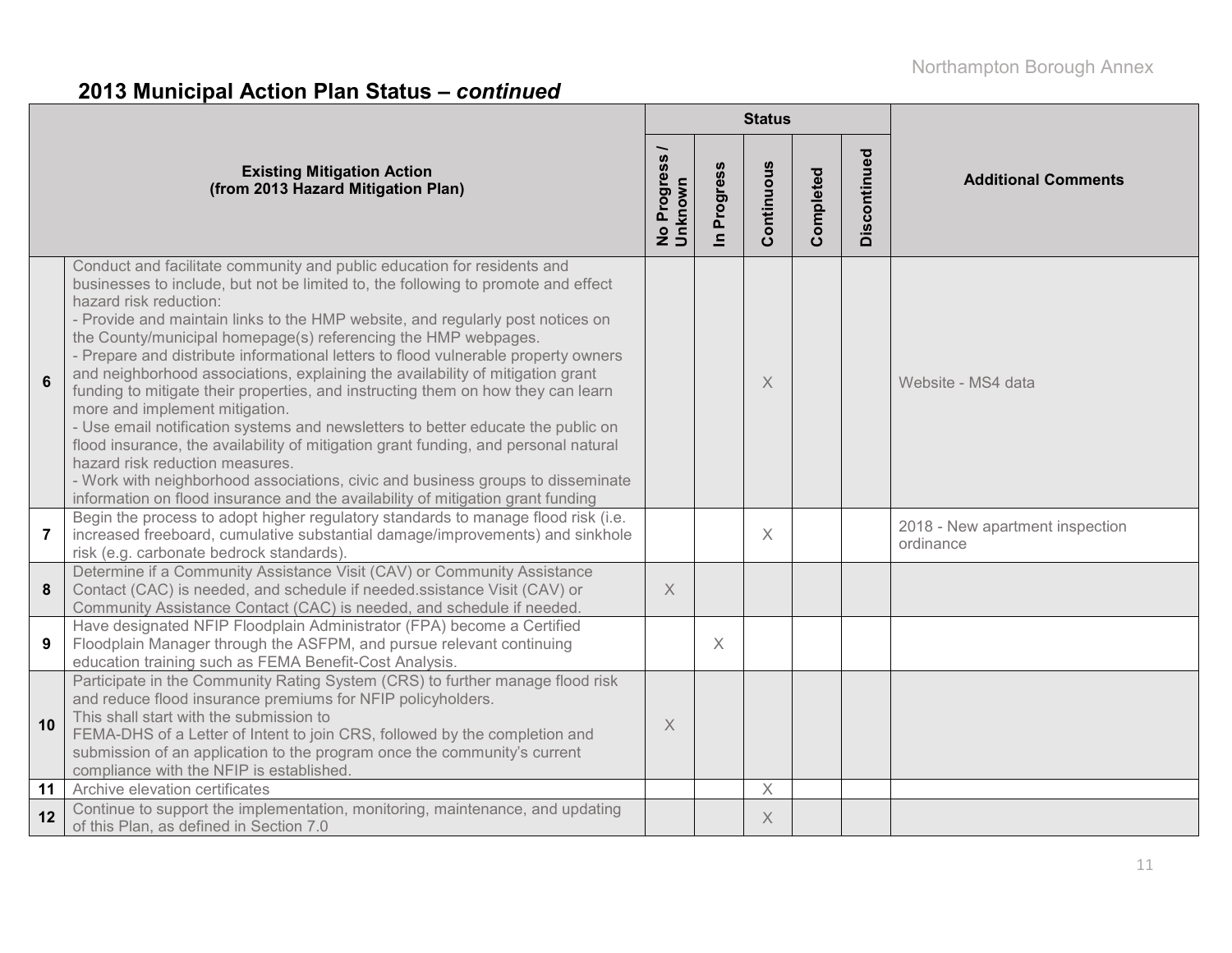### **2013 Municipal Action Plan Status –** *continued*

|    |                                                                                                                                                                                                                                                                                        |              |        | <b>Status</b>        |                         |                             |                            |  |  |
|----|----------------------------------------------------------------------------------------------------------------------------------------------------------------------------------------------------------------------------------------------------------------------------------------|--------------|--------|----------------------|-------------------------|-----------------------------|----------------------------|--|--|
|    | <b>Existing Mitigation Action</b><br>(from 2013 Hazard Mitigation Plan)                                                                                                                                                                                                                | ق<br>po<br>o | rogres | $\circ$<br>ntin<br>ပ | ompleted<br>$\mathbf c$ | ਠ<br>Ō<br>tinu<br>O<br>Disc | <b>Additional Comments</b> |  |  |
| 13 | Complete the ongoing updates of the Comprehensive Emergency Management<br>Plans                                                                                                                                                                                                        |              |        | $\times$             |                         |                             |                            |  |  |
| 14 | Create/enhance/maintain mutual aid agreements with neighboring communities<br>for continuity of operations.                                                                                                                                                                            |              |        | X                    |                         |                             |                            |  |  |
| 15 | Identify and develop agreements with entities that can provide support with<br>FEMA/PEMA paperwork after disasters; qualified damage assessment personnel<br>- Improve post-disaster capabilities - damage assessment; FEMA/PEMA<br>paperwork compilation, submissions, record-keeping |              |        | X                    |                         |                             |                            |  |  |
| 16 | Work with regional agencies (i.e. County and PEMA) to help develop damage<br>assessment capabilities at the local level through such things as training<br>programs, certification of qualified individuals (e.g. code officials, floodplain<br>managers, engineers).                  |              |        | $\times$             |                         |                             |                            |  |  |

#### **Notes:**

- **1.** Actions not carried through to the 2018 Action Plan are so noted.
- **2.** To maintain National Flood Insurance Program (NFIP) compliance, actions related to the NFIP were carried through to the 2018 Action Plan even if identified by the municipality as completed.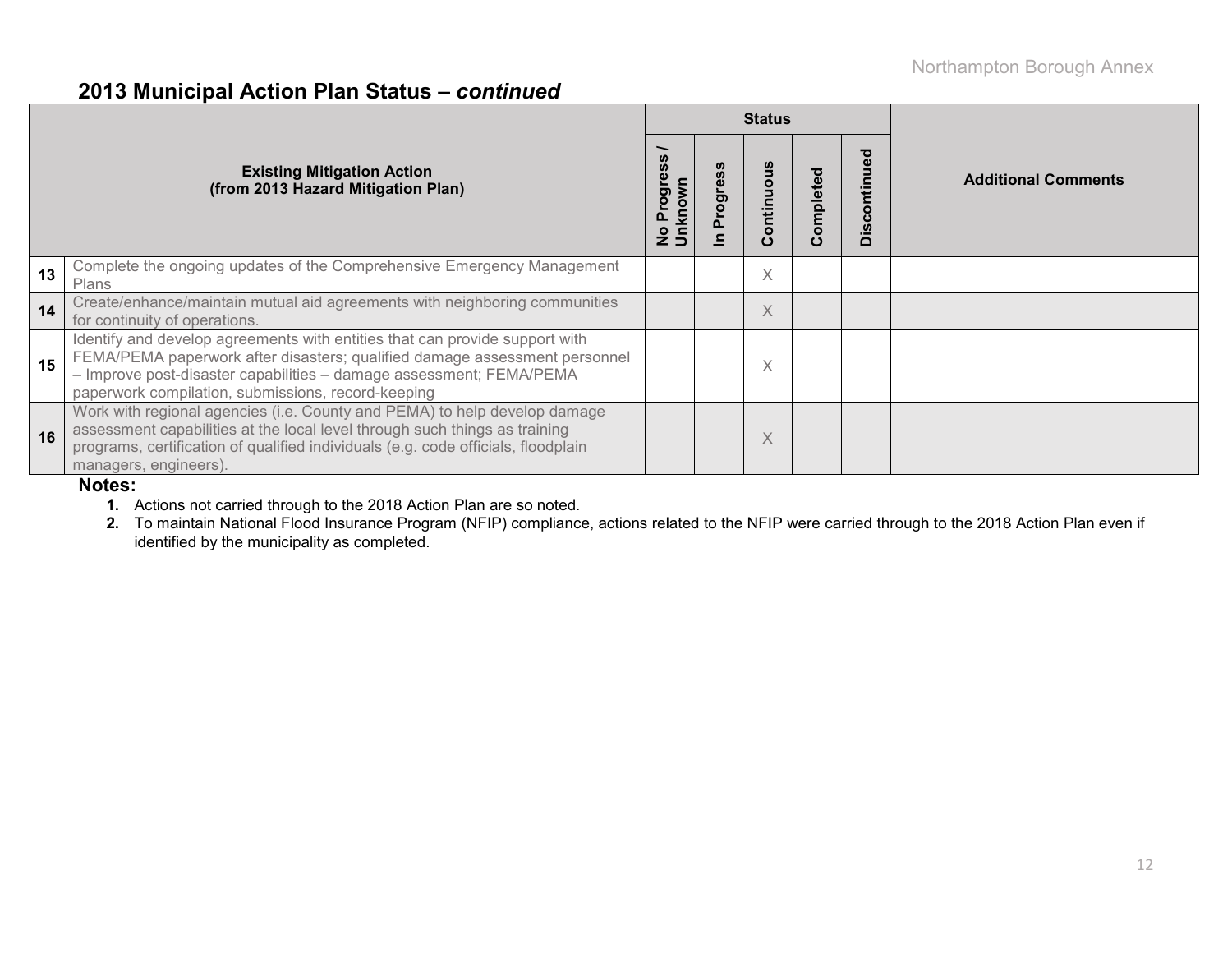# **2018 Mitigation Action Plan**

|                | <b>Mitigation Action</b>                                                                                                                                                                                                                                                                                                                                                                                                                                                                                                 | <b>Mitigation</b><br><b>Technique</b><br>Category | Hazard(s)<br><b>Addressed</b> | <b>Priority</b><br>(H/M/L) | <b>Estimated</b><br>Cost                                          | <b>Potential</b><br><b>Funding</b>                                                                                | <b>Lead Agency</b><br>/ Department                                                                                           | Implementation<br><b>Schedule</b>       | <b>Applies to</b><br>New and / or<br><b>Existing</b><br><b>Structures</b> |
|----------------|--------------------------------------------------------------------------------------------------------------------------------------------------------------------------------------------------------------------------------------------------------------------------------------------------------------------------------------------------------------------------------------------------------------------------------------------------------------------------------------------------------------------------|---------------------------------------------------|-------------------------------|----------------------------|-------------------------------------------------------------------|-------------------------------------------------------------------------------------------------------------------|------------------------------------------------------------------------------------------------------------------------------|-----------------------------------------|---------------------------------------------------------------------------|
|                | Streambank Stabilization -<br>Lerchenmiller Drive to Main Street -<br>Construct stream bank stabilization<br>improvements                                                                                                                                                                                                                                                                                                                                                                                                | Natural<br><b>Systems</b><br>Preservation         | Flood                         | Medium                     | Medium -<br>High                                                  | <b>FEMA</b><br>Mitigation<br>Grant<br>Programs<br>and local<br>budget for<br>cost share                           | Municipal<br><b>Public Works</b>                                                                                             | Short-term<br>(depending on<br>funding) | N/A                                                                       |
| $\overline{2}$ | Work with Northampton County EMS<br>to install backup power at the<br>Borough of Northampton Sewage<br>Pump. This project is part of the<br>Northampton Countywide Generator<br>Project, funded through 2008 LPDM.                                                                                                                                                                                                                                                                                                       | <b>Structure</b><br>and<br>Infrastructure         | All Hazards                   | High                       | $Low -$<br>Medium<br>(local)<br>share of<br><b>LPDM</b><br>grant) | 2008<br><b>LPDM</b><br>grant; local<br>budget for<br>match                                                        | Municipal<br>public works,<br>working with<br>Northampton<br>County EMS                                                      | Short-term                              | Existing                                                                  |
| $\mathbf{3}$   | Retrofit structures located in hazard-<br>prone areas to protect structures<br>from future damage, with repetitive<br>loss and severe repetitive loss<br>properties as priority. Phase 1:<br>Identify appropriate candidates for<br>retrofitting based on cost-<br>effectiveness versus relocation.<br>Phase 2: Where retrofitting is<br>determined to be a viable option,<br>work with property owners toward<br>implementation of that action based<br>on available funding from FEMA and<br>local match availability. | <b>Structure</b><br>and<br>Infrastructure         | Flood                         | Medium-<br>High            | <b>High</b>                                                       | <b>FEMA</b><br>Mitigation<br>Grant<br>Programs<br>and local<br>budget (or<br>property<br>owner) for<br>cost share | Municipality<br>(via Municipal<br>Engineer/NFIP<br>Floodplain<br>Administrator)<br>with support<br>from PEMA,<br><b>FEMA</b> | Long-term<br>(depending on<br>funding)  | Existing                                                                  |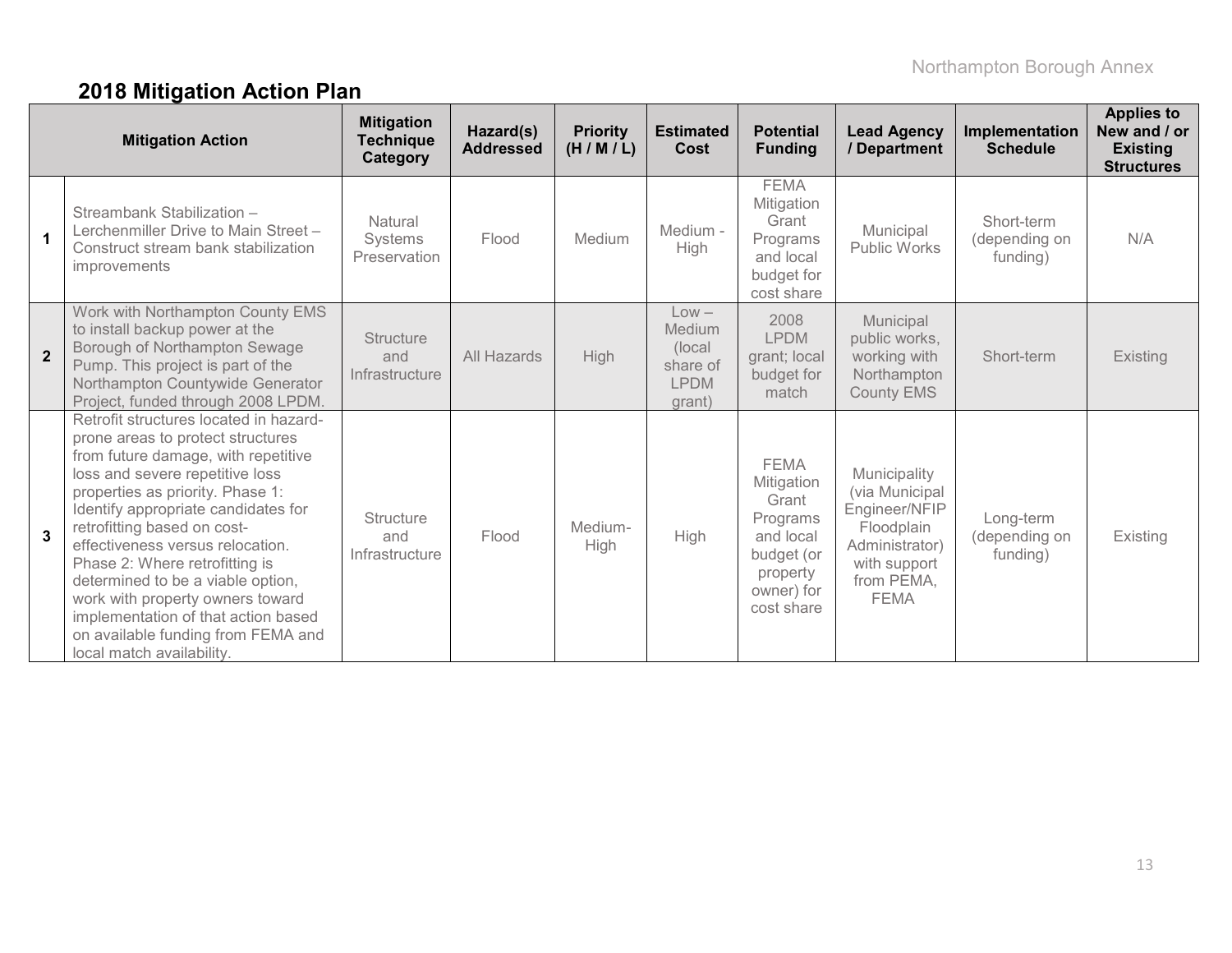|                         | <b>Mitigation Action</b>                                                                                                                                                                                                                                                                                                                                                                                                                                                                                                                            | <b>Mitigation</b><br><b>Technique</b><br>Category | Hazard(s)<br><b>Addressed</b> | <b>Priority</b><br>(H/M/L) | <b>Estimated</b><br>Cost | <b>Potential</b><br><b>Funding</b>                                                                                | <b>Lead Agency</b><br>/ Department                                                                                               | Implementation<br><b>Schedule</b>      | <b>Applies to</b><br>New and / or<br><b>Existing</b><br><b>Structures</b> |
|-------------------------|-----------------------------------------------------------------------------------------------------------------------------------------------------------------------------------------------------------------------------------------------------------------------------------------------------------------------------------------------------------------------------------------------------------------------------------------------------------------------------------------------------------------------------------------------------|---------------------------------------------------|-------------------------------|----------------------------|--------------------------|-------------------------------------------------------------------------------------------------------------------|----------------------------------------------------------------------------------------------------------------------------------|----------------------------------------|---------------------------------------------------------------------------|
| $\overline{\mathbf{4}}$ | Purchase, or relocate structures<br>located in hazard- prone areas to<br>protect structures from future<br>damage, with repetitive loss and<br>severe repetitive loss properties as<br>priority.<br>Phase 1: Identify appropriate<br>candidates for relocation based on<br>cost-effectiveness versus retrofitting.<br>Phase 2: Where relocation is<br>determined to be a viable option,<br>work with property owners toward<br>implementation of that action based<br>on available funding from FEMA and<br>local match availability.               | <b>Structure</b><br>and<br>Infrastructure         | Flood                         | Medium-<br>High            | <b>High</b>              | <b>FEMA</b><br>Mitigation<br>Grant<br>Programs<br>and local<br>budget (or<br>property<br>owner) for<br>cost share | Municipality<br>(via Municipal<br>Engineer/NFIP<br>Floodplain<br>Administrator)<br>with support<br>from PEMA,<br><b>FEMA</b>     | Long-term<br>(depending on<br>funding) | Existing                                                                  |
| 5                       | Maintain compliance with and good-<br>standing in the NFIP including<br>adoption and enforcement of<br>floodplain management requirements<br>(e.g. regulating all new and<br>substantially improved construction in<br>Special Hazard Flood Areas),<br>floodplain identification and mapping,<br>and flood insurance outreach to the<br>community.<br>Further, continue to meet and/or<br>exceed the minimum NFIP standards<br>and criteria through the following<br>NFIP- related continued compliance<br>actions identified as Initiatives below. | <b>Local Plans</b><br>and<br>Regulations          | Flood                         | High                       | $Low -$<br>Medium        | Municipal<br><b>Budget</b>                                                                                        | Municipality<br>(via Municipal<br>Engineer/NFIP<br>Floodplain<br>Administrator)<br>with support<br>from PEMA,<br><b>ISO FEMA</b> | Ongoing                                | New &<br>Existing                                                         |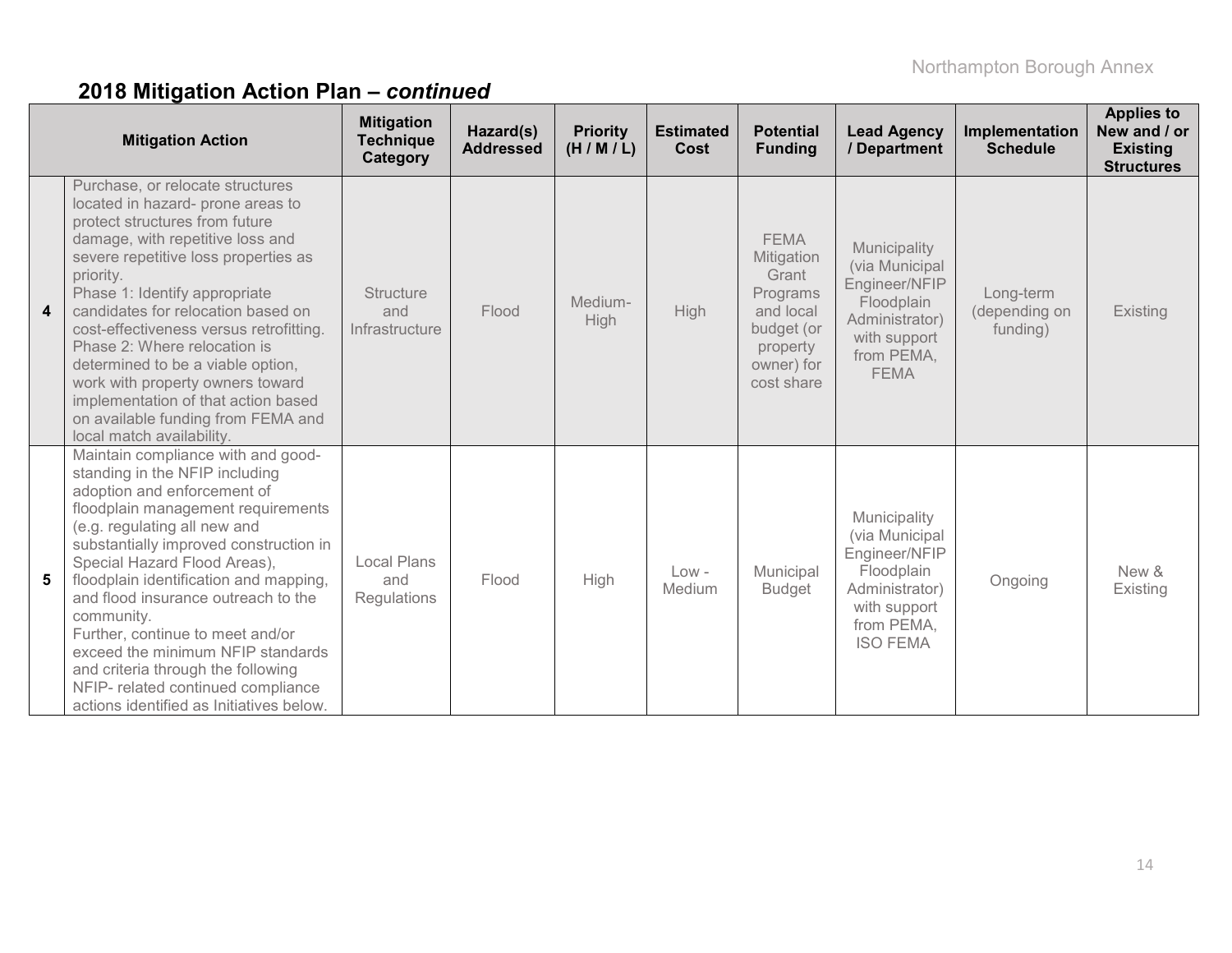|                | <b>Mitigation Action</b>                                                                                                                                                                                                                                                                                                                                                                                                                                                                                                                                                                                                                                                                                                                                                                                                                                                                                                                                                                                                                                                  | <b>Mitigation</b><br><b>Technique</b><br>Category | Hazard(s)<br><b>Addressed</b>      | <b>Priority</b><br>(H/M/L) | <b>Estimated</b><br><b>Cost</b> | <b>Potential</b><br><b>Funding</b> | <b>Lead Agency</b><br>/ Department                                                                                           | Implementation<br><b>Schedule</b> | <b>Applies to</b><br>New and / or<br><b>Existing</b><br><b>Structures</b> |
|----------------|---------------------------------------------------------------------------------------------------------------------------------------------------------------------------------------------------------------------------------------------------------------------------------------------------------------------------------------------------------------------------------------------------------------------------------------------------------------------------------------------------------------------------------------------------------------------------------------------------------------------------------------------------------------------------------------------------------------------------------------------------------------------------------------------------------------------------------------------------------------------------------------------------------------------------------------------------------------------------------------------------------------------------------------------------------------------------|---------------------------------------------------|------------------------------------|----------------------------|---------------------------------|------------------------------------|------------------------------------------------------------------------------------------------------------------------------|-----------------------------------|---------------------------------------------------------------------------|
| 6              | Conduct and facilitate community and<br>public education for residents and<br>businesses to include, but not be<br>limited to, the following to promote<br>and effect hazard risk reduction:<br>- Provide and maintain links to the<br>HMP website, and regularly post<br>notices on the County/municipal<br>homepage(s) referencing the HMP<br>webpages.<br>- Prepare and distribute informational<br>letters to flood vulnerable property<br>owners and neighborhood<br>associations, explaining the<br>availability of mitigation grant funding<br>to mitigate their properties, and<br>instructing them on how they can<br>learn more and implement mitigation.<br>- Use email notification systems and<br>newsletters to better educate the<br>public on flood insurance, the<br>availability of mitigation grant funding,<br>and personal natural hazard risk<br>reduction measures.<br>- Work with neighborhood<br>associations, civic and business<br>groups to disseminate information on<br>flood insurance and the availability of<br>mitigation grant funding | Education<br>and<br>Awareness                     | All Hazards                        | High                       | $Low-$<br>Medium                | Municipal<br><b>Budget</b>         | Municipality<br>with support<br>from Planning<br>Partners,<br>PEMA, FEMA                                                     | Short-term                        | N/A                                                                       |
| $\overline{7}$ | Begin and/or continue the process to<br>adopt higher regulatory standards to<br>manage flood risk (i.e. increased<br>freeboard, cumulative substantial<br>damage/improvements) and sinkhole<br>risk (e.g. carbonate bedrock<br>standards).                                                                                                                                                                                                                                                                                                                                                                                                                                                                                                                                                                                                                                                                                                                                                                                                                                | <b>Local Plans</b><br>and<br>Regulations          | Flood;<br>Subsidence/<br>Sinkholes | High                       | Low                             | Municipal<br><b>Budget</b>         | Municipality<br>(via Municipal<br>Engineer/NFIP<br>Floodplain<br>Administrator)<br>with support<br>from PEMA,<br><b>FEMA</b> | Short-term                        | New &<br>Existing                                                         |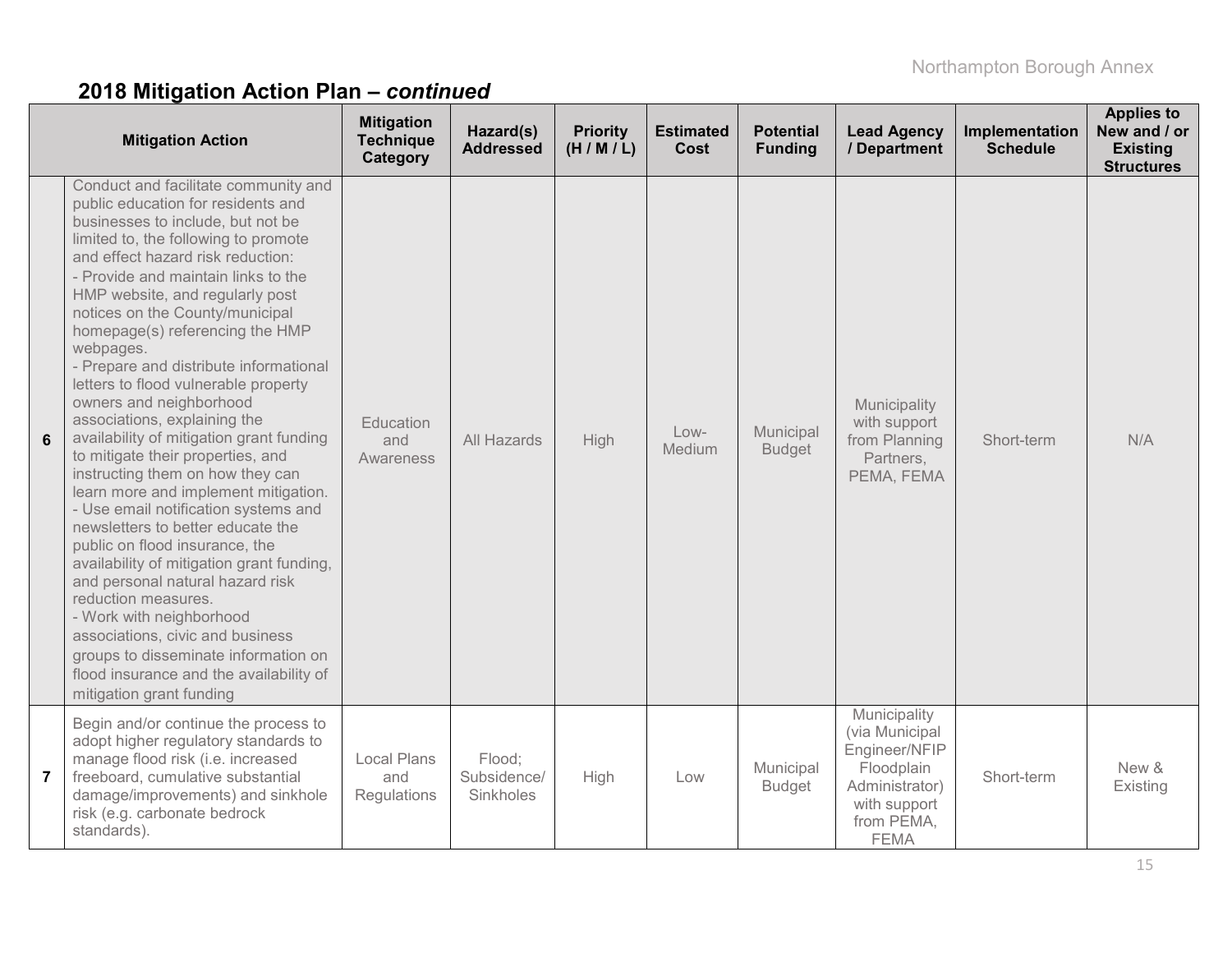|    | <b>Mitigation Action</b>                                                                                                                                                                                                                                                                                                                                                                                     | <b>Mitigation</b><br><b>Technique</b><br>Category | Hazard(s)<br><b>Addressed</b> | <b>Priority</b><br>(H/M/L) | <b>Estimated</b><br>Cost                  | <b>Potential</b><br><b>Funding</b>                                                                        | <b>Lead Agency</b><br>/ Department                                                                                                                                        | Implementation<br><b>Schedule</b>       | <b>Applies to</b><br>New and / or<br><b>Existing</b><br><b>Structures</b> |
|----|--------------------------------------------------------------------------------------------------------------------------------------------------------------------------------------------------------------------------------------------------------------------------------------------------------------------------------------------------------------------------------------------------------------|---------------------------------------------------|-------------------------------|----------------------------|-------------------------------------------|-----------------------------------------------------------------------------------------------------------|---------------------------------------------------------------------------------------------------------------------------------------------------------------------------|-----------------------------------------|---------------------------------------------------------------------------|
| 8  | Determine if a Community Assistance<br>Visit (CAV) or Community Assistance<br>Contact (CAC) is needed, and<br>schedule if needed.                                                                                                                                                                                                                                                                            | <b>Local Plans</b><br>and<br>Regulations          | Flood                         | Medium                     | Low                                       | Municipal<br><b>Budget</b>                                                                                | <b>NFIP</b><br>Floodplain<br>Administrator<br>with support<br>from PA DEP,<br>PEMA, FEMA                                                                                  | Short-term                              | N/A                                                                       |
| 9  | Have designated NFIP Floodplain<br>Administrator (FPA) become a<br>Certified Floodplain Manager through<br>the ASFPM and/or pursue relevant<br>continuing education training such as<br>FEMA Benefit Cost Analysis.                                                                                                                                                                                          | Local Plans<br>and<br>Regulations                 | Flood                         | High                       | Low                                       | Municipal<br><b>Budget</b>                                                                                | <b>NFIP</b><br>Floodplain<br>Administrator                                                                                                                                | Short-term<br>(depending on<br>funding) | N/A                                                                       |
| 10 | Participate in the Community Rating<br>System (CRS) to further manage<br>flood risk and reduce flood insurance<br>premiums for NFIP policyholders.<br>This shall start with the submission to<br>FEMA-DHS of a Letter of<br>Intent to join CRS, followed by the<br>completion and submission of an<br>application to the program once the<br>community's current compliance with<br>the NFIP is established. | <b>Local Plans</b><br>and<br>Regulations          | Flood                         | Medium                     | Low                                       | Municipal<br><b>Budget</b>                                                                                | <b>NFIP</b><br>Floodplain<br>Administrator<br>with support<br>from PA DEP,<br>PEMA, FEMA                                                                                  | Short-term                              | N/A                                                                       |
| 11 | Obtain and archive elevation<br>certificates for NFIP compliance.                                                                                                                                                                                                                                                                                                                                            | <b>Local Plans</b><br>and<br>Regulations          | Flood                         | High                       | Low                                       | Municipal<br><b>Budget</b>                                                                                | <b>NFIP</b><br>Floodplain<br>Administrator                                                                                                                                | Ongoing                                 | N/A                                                                       |
| 12 | Continue to support the<br>implementation, monitoring,<br>maintenance, and updating of this<br>Plan, as defined in Section 7.0                                                                                                                                                                                                                                                                               | All<br>Categories                                 | All Hazards                   | High                       | $Low -$<br>High (for<br>5-year<br>update) | Municipal<br>Budget,<br>possibly<br><b>FEMA</b><br>Mitigation<br>Grant<br>Funding for<br>5-year<br>update | Municipality<br>(via mitigation<br>planning point<br>of contacts)<br>with support<br>from Planning<br>Partners<br>(through their<br>Points of<br>Contact),<br><b>PEMA</b> | Ongoing                                 | New &<br>Existing                                                         |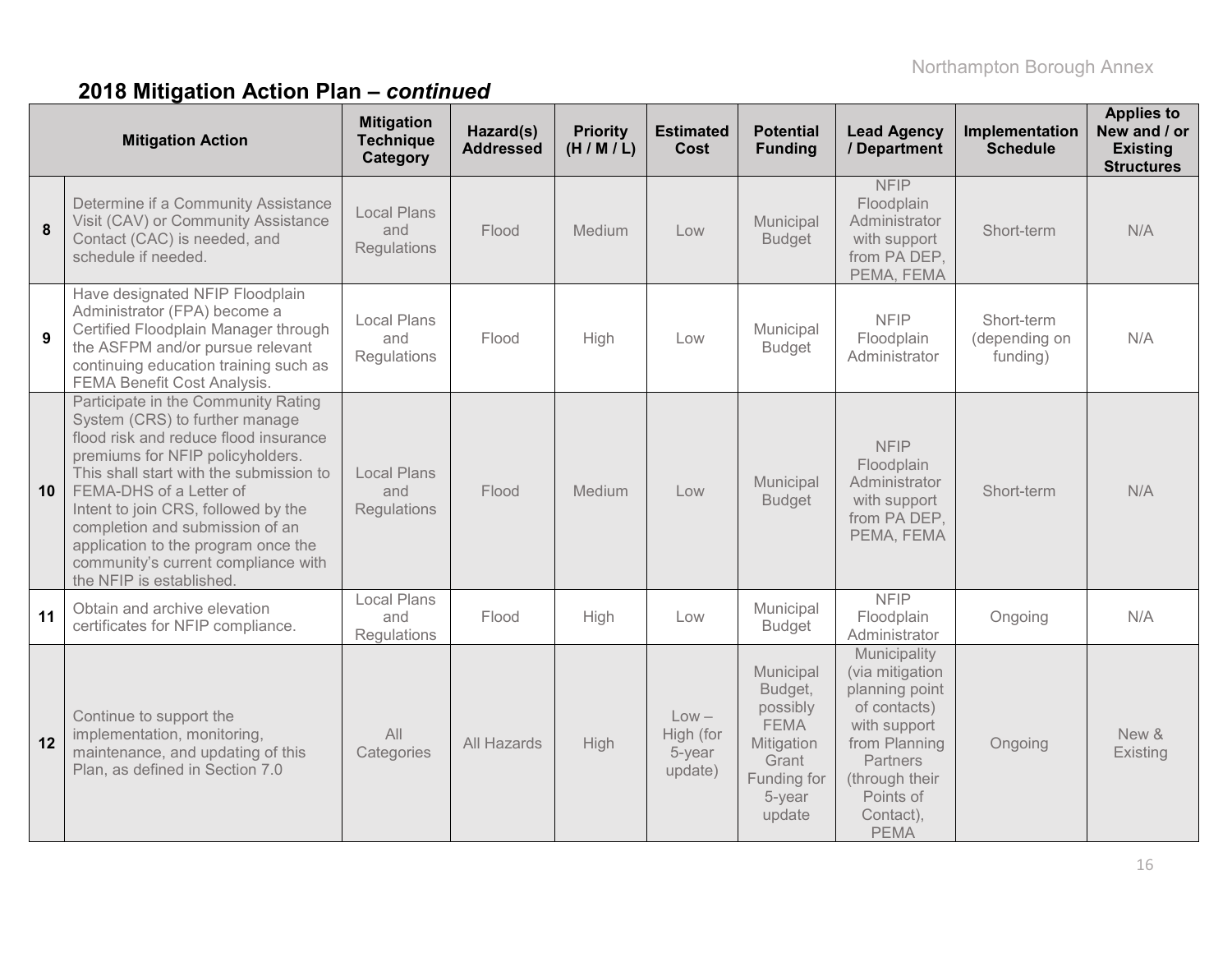|    | <b>Mitigation Action</b>                                                                                                                                                                                                                                                          | <b>Mitigation</b><br><b>Technique</b><br>Category | Hazard(s)<br><b>Addressed</b> | <b>Priority</b><br>(H/M/L) | <b>Estimated</b><br>Cost | <b>Potential</b><br><b>Funding</b>                                  | <b>Lead Agency</b><br>/ Department                                                  | Implementation<br><b>Schedule</b>                 | <b>Applies to</b><br>New and / or<br><b>Existing</b><br><b>Structures</b> |
|----|-----------------------------------------------------------------------------------------------------------------------------------------------------------------------------------------------------------------------------------------------------------------------------------|---------------------------------------------------|-------------------------------|----------------------------|--------------------------|---------------------------------------------------------------------|-------------------------------------------------------------------------------------|---------------------------------------------------|---------------------------------------------------------------------------|
| 13 | Complete the ongoing updates of the<br><b>Comprehensive Emergency</b><br><b>Management Plans</b>                                                                                                                                                                                  | <b>Local Plans</b><br>and<br><b>Regulations</b>   | All Hazards                   | High                       | Low                      | Municipal<br><b>Budget</b>                                          | Municipality<br>with support<br>from PEMA                                           | Ongoing                                           | New &<br>Existing                                                         |
| 14 | Create/enhance/maintain mutual aid<br>agreements with neighboring<br>communities for continuity of<br>operations.                                                                                                                                                                 | All<br>Categories                                 | All Hazards                   | High                       | Low                      | Municipal<br><b>Budget</b>                                          | Municipality<br>with support<br>from<br>Surrounding<br>municipalities<br>and County | Ongoing                                           | New &<br>Existing                                                         |
| 15 | Develop and maintain capabilities to<br>process FEMA/PEMA paperwork<br>after disasters; qualified damage<br>assessment personnel - Improve<br>post-disaster capabilities - damage<br>assessment; FEMA/PEMA paperwork<br>compilation, submissions, record<br>keeping.              | Education<br>and<br>Awareness                     | All Hazards                   | Medium                     | Medium                   | Municipal<br><b>Budget</b>                                          | Municipality<br>with support<br>from County,<br>PEMA, FEMA                          | Short-term                                        | N/A                                                                       |
| 16 | Work with regional agencies (i.e.<br>County and PEMA) to help develop<br>damage assessment capabilities at<br>the local level through such things as<br>training programs, certification of<br>qualified individuals (e.g. code<br>officials, floodplain managers,<br>engineers). | Education<br>and<br>Awareness                     | All Hazards                   | Medium                     | Medium                   | Municipal<br>Budget,<br><b>FEMA</b><br><b>HMA</b> grant<br>programs | Municipality<br>with support<br>from County,<br><b>PEMA</b>                         | Short-,<br>long-term<br>(depending on<br>funding) | N/A                                                                       |
| 17 | Re-lining manholes in floodplain.                                                                                                                                                                                                                                                 | Structure<br>and<br>Infrastructure                | Flood                         | High                       | \$176,000                | State grant,<br>Borough<br>funds                                    | Administration,<br><b>Public Works</b>                                              | Completion by<br>December 31,<br>2018             | N/A                                                                       |

#### **Notes:**

#### *Estimated Costs:*

- Where actual project costs have been reasonable estimated: Low = < \$10,000; Medium = \$10,000 to \$100,000; High = > \$100,000;
- Where actual project costs cannot reasonably be established at this time:
	- **Low** = Possible to fund under existing budget. Project is part of, or can be part of an existing on-going program.
	- **Medium** = Could budget for under existing work plan, but would require a reapportionment of the budget or a budget amendment, or the cost of the project would have to be spread over multiple years.
	- **High** = Would require an increase in revenue via an alternative source (i.e., bonds, grants, fee increases) to implement. Existing funding levels are not adequate to cover the costs of the proposed project.